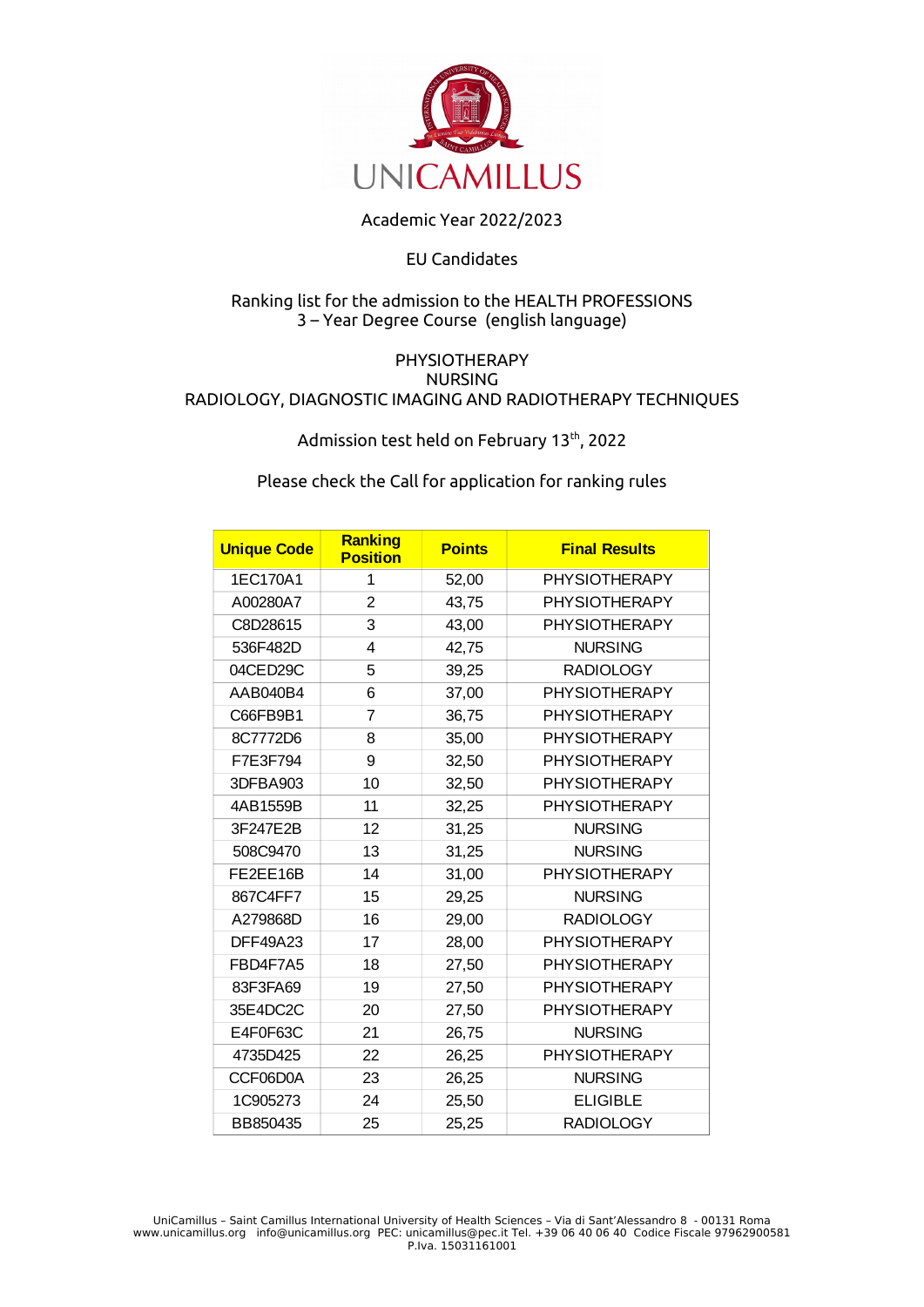

| <b>Unique Code</b> | Ranking<br><b>Position</b> | <b>Points</b> | <b>Final Results</b> |
|--------------------|----------------------------|---------------|----------------------|
| 5E85EC64           | 26                         | 24,25         | <b>NURSING</b>       |
| A80D554E           | 27                         | 24,00         | <b>RADIOLOGY</b>     |
| A7D32126           | 28                         | 24,00         | <b>RADIOLOGY</b>     |
| 1A02E37E           | 29                         | 23,25         | <b>NURSING</b>       |
| A5BE639D           | 30                         | 22,75         | <b>RADIOLOGY</b>     |
| C422919A           | 31                         | 22,75         | <b>NURSING</b>       |
| AA298D67           | 32                         | 22,50         | <b>RADIOLOGY</b>     |
| D9EA2CC9           | 33                         | 22,25         | <b>NURSING</b>       |
| 4C5E4F29           | 34                         | 22,25         | <b>NURSING</b>       |
| F806A47E           | 35                         | 21,75         | <b>RADIOLOGY</b>     |
| 4BFD223F           | 36                         | 21,25         | <b>NURSING</b>       |
| E72C2484           | 37                         | 21,25         | <b>NURSING</b>       |
| B79F9552           | 38                         | 20,50         | <b>RADIOLOGY</b>     |
| DC019CEC           | 39                         | 20,00         | <b>ELIGIBLE</b>      |
| 594E6AF3           | 40                         | 20,00         | <b>RADIOLOGY</b>     |
| 009BEBFF           | 41                         | 19,75         | <b>NURSING</b>       |
| 0E152EB3           | 42                         | 19,00         | <b>ELIGIBLE</b>      |
| FAEB3F92           | 43                         | 18,75         | <b>ELIGIBLE</b>      |
| 80A5153A           | 44                         | 18,75         | <b>NURSING</b>       |
| 102EB76E           | 45                         | 18,50         | <b>ELIGIBLE</b>      |
| BFAF044E           | 46                         | 18,50         | <b>NURSING</b>       |
| DDCD2A17           | 47                         | 16,25         | <b>NURSING</b>       |
| E6A25A99           | 48                         | 16,00         | <b>ELIGIBLE</b>      |
| 8375C94E           | 49                         | 15,75         | <b>ELIGIBLE</b>      |
| E291A9FB           | 50                         | 15,75         | <b>NURSING</b>       |
| 981862EF           | 51                         | 15,50         | <b>NURSING</b>       |
| 4801C20F           | 52                         | 15,00         | <b>NURSING</b>       |
| 91A38915           | 53                         | 14,75         | <b>NURSING</b>       |
| C4A151D8           | 54                         | 14,25         | <b>NURSING</b>       |
| 45BF412E           | 55                         | 14,25         | <b>NURSING</b>       |
| 5D283BE9           | 56                         | 14,25         | <b>NURSING</b>       |
| 51B80DF6           | 57                         | 13,50         | <b>NURSING</b>       |
| 1CC8A2DF           | 58                         | 13,50         | <b>NURSING</b>       |
| 7B7443A1           | 59                         | 13,50         | <b>NURSING</b>       |
| EC3584C4           | 60                         | 13,50         | <b>NURSING</b>       |
| C05EC725           | 61                         | 13,00         | <b>NURSING</b>       |
| 01EC1DE5           | 62                         | 12,75         | <b>NURSING</b>       |
| B024DA24           | 63                         | 12,50         | <b>NURSING</b>       |
| 8854F002           | 64                         | 12,25         | <b>NURSING</b>       |
| ABC83365           | 65                         | 12,00         | <b>NURSING</b>       |
| 82802E23           | 66                         | 11,75         | <b>NURSING</b>       |
| 8273C7C7           | 67                         | 11,25         | <b>NURSING</b>       |
| BB64E53E           | 68                         | 11,25         | <b>ELIGIBLE</b>      |
| DC65BD95           | 69                         | 11,25         | <b>ELIGIBLE</b>      |
| OC5B79B3           | 70                         | 11,25         | <b>ELIGIBLE</b>      |